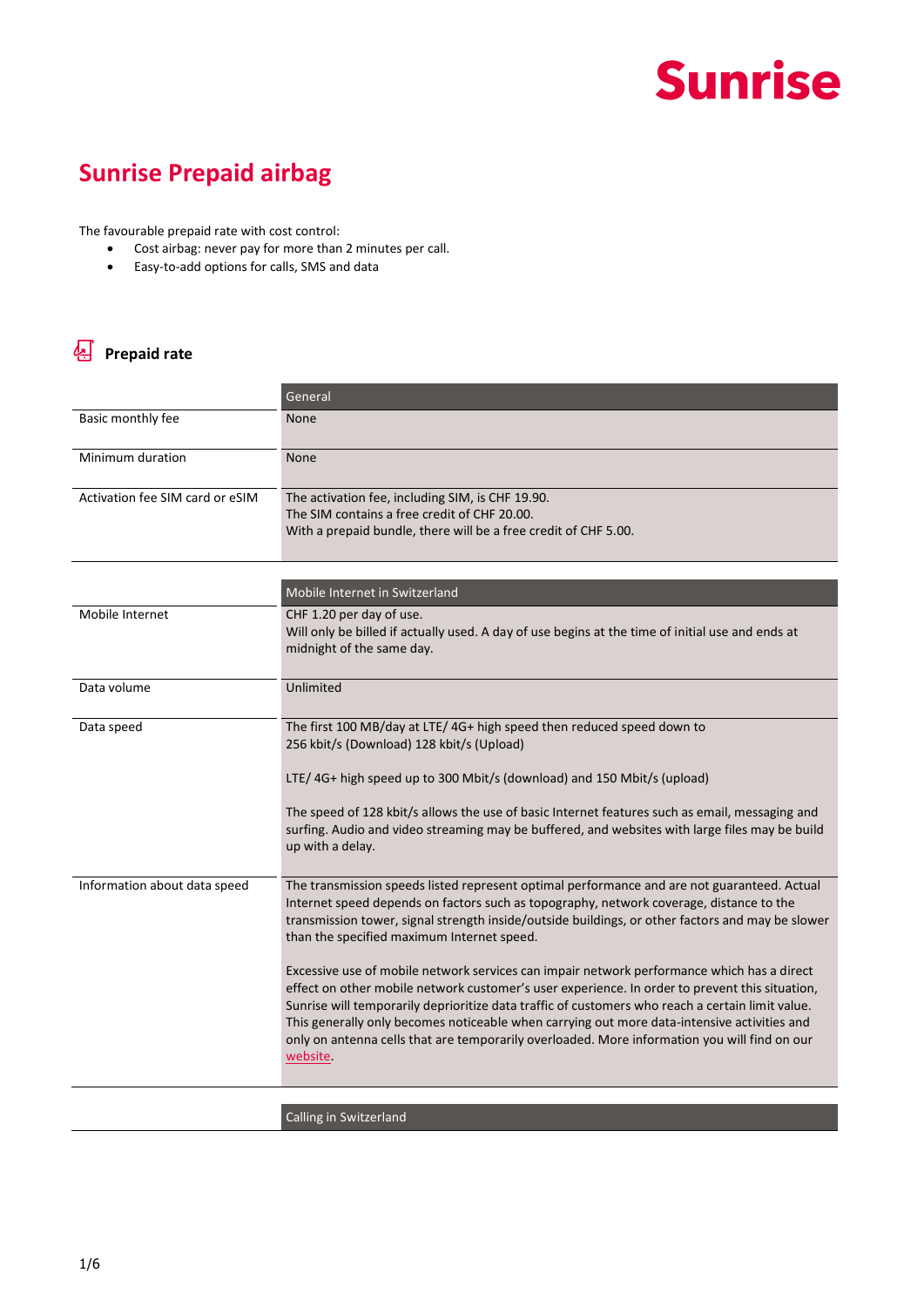|                                                    | Calling in Switzerland                                                                                                                                                                                                                                                                       |
|----------------------------------------------------|----------------------------------------------------------------------------------------------------------------------------------------------------------------------------------------------------------------------------------------------------------------------------------------------|
| Calls to all Swiss landline and<br>mobile networks | CHF 0.30/min. with cost airbag: Pay no more than CHF 0.60 per call                                                                                                                                                                                                                           |
|                                                    | The cost airbag refers to calls to all Swiss landlines and mobile networks lasting up to a<br>maximum of 120 minutes per call. At that time, the call will be disconnected. The cost airbag<br>does not include calls to special and value-added service numbers (such as 18xx, 084x, 090x). |
| Cost for SMS/MMS<br>to all Swiss networks          | CHF 0.20 per SMS/MMS                                                                                                                                                                                                                                                                         |
| Incoming calls                                     | Free                                                                                                                                                                                                                                                                                         |
| Special and short numbers<br>(08xx, 090x)          | Calls to special and short numbers are charged at special rates.<br>See the price list for special and short numbers.                                                                                                                                                                        |
| To block value-added service<br>numbers            | Chargeable value-added numbers (090x numbers) can be blocked on request.                                                                                                                                                                                                                     |
| Call forwarding                                    | To the Sunrise mailbox free of charge. Otherwise you will be charged the connection fee that<br>would have been incurred if you had called the number the call is forwarded to from your<br>phone yourself.                                                                                  |
| Listening to voice messages                        | Free                                                                                                                                                                                                                                                                                         |
| Storing<br>Voice messages                          | 15 days                                                                                                                                                                                                                                                                                      |
| Calling billing increments                         | By the minute. Every partially used minute will be charged as a full minute.                                                                                                                                                                                                                 |
| Connection setup fee                               | None                                                                                                                                                                                                                                                                                         |
|                                                    |                                                                                                                                                                                                                                                                                              |
|                                                    | Calling to foreign countries (international)                                                                                                                                                                                                                                                 |

|                              | Calling to foreign countries (international)                                                                                                                                                                                                                                                                                                                                    |
|------------------------------|---------------------------------------------------------------------------------------------------------------------------------------------------------------------------------------------------------------------------------------------------------------------------------------------------------------------------------------------------------------------------------|
| International calls          | Costs for international calls are country-specific.<br>See prices for international calling                                                                                                                                                                                                                                                                                     |
| SMS/MMS to foreign countries | CHF 0.25 per SMS<br>CHF 1.00 per MMS                                                                                                                                                                                                                                                                                                                                            |
| Calling billing increments   | By the minute. Every partially used minute will be charged as a full minute.                                                                                                                                                                                                                                                                                                    |
| Connection setup fee         | None                                                                                                                                                                                                                                                                                                                                                                            |
| Special and short numbers    | Connections to special numbers, short numbers, and value-added services abroad are excluded<br>from the standard rate and included calling time credit. Connections of this nature may be<br>charged at a higher rate.<br>See international VAS number price list.<br>Note: Calls from Switzerland to certain value-added services or special numbers abroad can be<br>blocked. |
| Toll-free numbers            | Calls to foreign toll-free numbers are charged at the standard rates for calls to foreign<br>countries. A fee may be charged for foreign toll-free numbers, even if these numbers are<br>marked as being provided free of charge.                                                                                                                                               |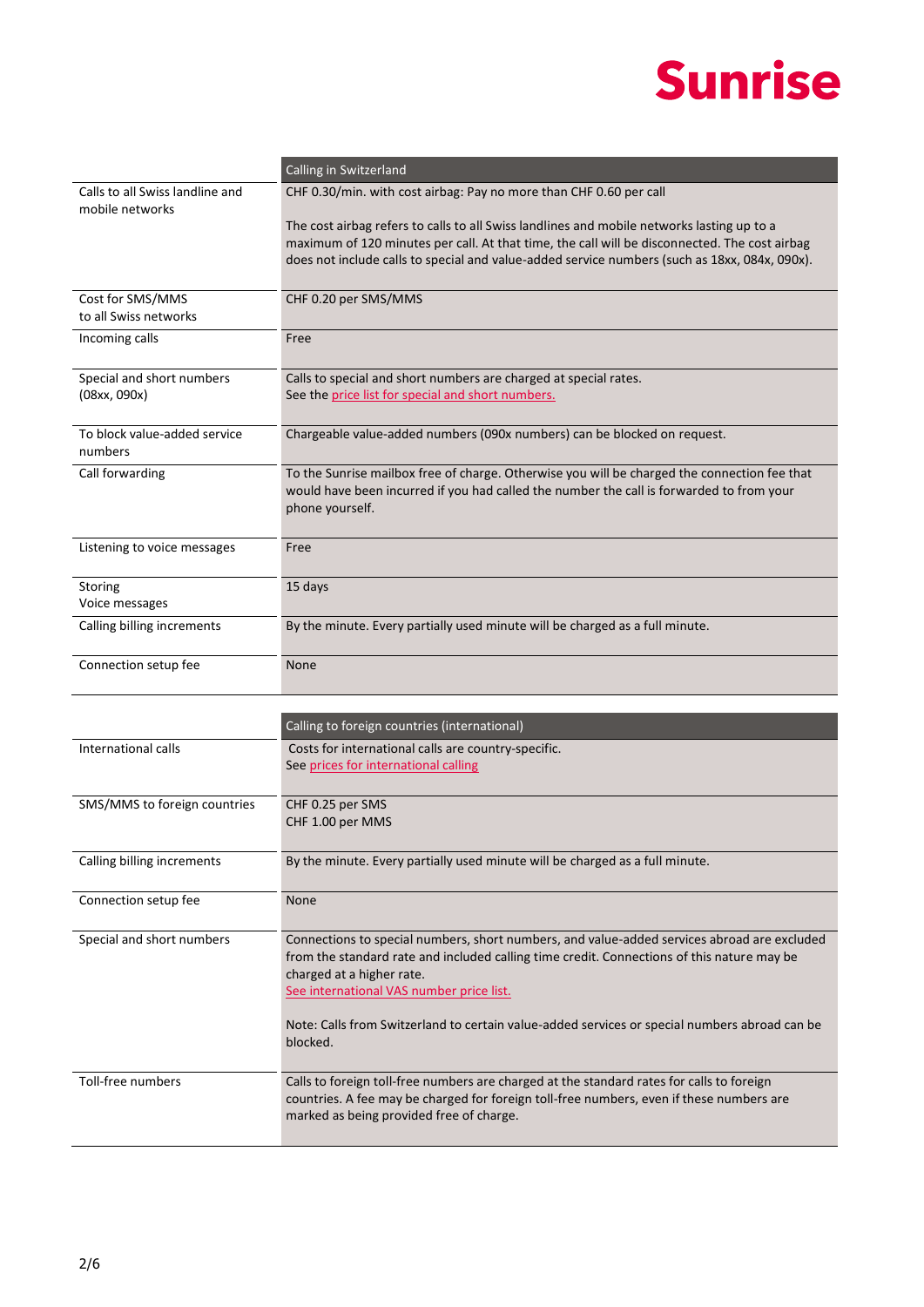|                                                         | Calling to foreign countries (international)                                                                                                                                                                                                                                                                                          |
|---------------------------------------------------------|---------------------------------------------------------------------------------------------------------------------------------------------------------------------------------------------------------------------------------------------------------------------------------------------------------------------------------------|
| Calls to participants through a<br>satellite connection | Calls made from Switzerland to participants with a mobile phone number who are on a cruise<br>ship, for example, where the call is connected through satellite, are charged the normal Swiss<br>domestic rate. The participant receiving the call will be responsible for paying the satellite<br>roaming rate for the incoming call. |
| Calls to participants with a<br>satellite number        | Calls made from Switzerland to a satellite number (e.g. with area code 0087, 0088) are charged<br>at higher per-minute rates of up to about CHF 16.00 depending on the satellite network used.                                                                                                                                        |
| Call forwarding abroad                                  | Calls forwarded to a foreign phone number will be charged at the standard rate for phone calls<br>made to foreign numbers.                                                                                                                                                                                                            |

|                            | Calls and mobile Internet abroad (roaming)                                                                                                                                                                                                                                                                                                                  |
|----------------------------|-------------------------------------------------------------------------------------------------------------------------------------------------------------------------------------------------------------------------------------------------------------------------------------------------------------------------------------------------------------|
| Prepaid direct roaming     | Prepaid direct roaming (calling without callback) makes it possible to establish a direct<br>connection while in a foreign country where Sunrise has a partner facilitating this service.<br>Standard roaming rates apply.                                                                                                                                  |
|                            | In the few countries where Sunrise prepaid direct roaming is not available, calls can be made as<br>follows: $*111* +$ country code + phone number + # and then the call button (e.g. telephone<br>receiver).                                                                                                                                               |
| Roaming standard rates     | The prices depend on the country in which you are traveling (Region 1-3). If the subscription<br>concerned does not have credit or the credit has been used up, the following services will be<br>charged at the standard roaming rate:<br>- Outgoing calls<br>- Incoming calls<br>- SMS/MMS<br>- Mobile Internet and data usage<br>See roaming price list. |
| Calling billing increments | Accurate to the second, with rounding to the nearest 10 centimes per call<br>Exception: Outgoing calls will incur costs equivalent to at least a 30 second call, even if they are<br>shorter.                                                                                                                                                               |
| Connection setup fee       | None                                                                                                                                                                                                                                                                                                                                                        |
| Special and short numbers  | Calls abroad made to special numbers, short numbers, or premium rate services typical for the<br>respective country may be charged at a higher rate. Such calls are not included in the available<br>discretionary calling time credit.                                                                                                                     |
| Toll-free numbers          | Calls made from a foreign country to a "toll-free number" in the same foreign country or in<br>another country are charged at a higher rate, just as special numbers are, and are not included<br>in the available discretionary calling time credit.                                                                                                       |
| Satellite roaming          | Roaming over satellite connections, such as on airplanes and cruise ships, is charged at higher<br>rates.                                                                                                                                                                                                                                                   |
|                            | Only satellite connections via Call/SMS/MMS are possible. Data roaming is blocked.                                                                                                                                                                                                                                                                          |
| Call forwarding            | When a call is forwarded from abroad (e.g. to a landline connection in Switzerland), both the<br>incoming call and the forwarded outgoing call are charged at the standard roaming rate.                                                                                                                                                                    |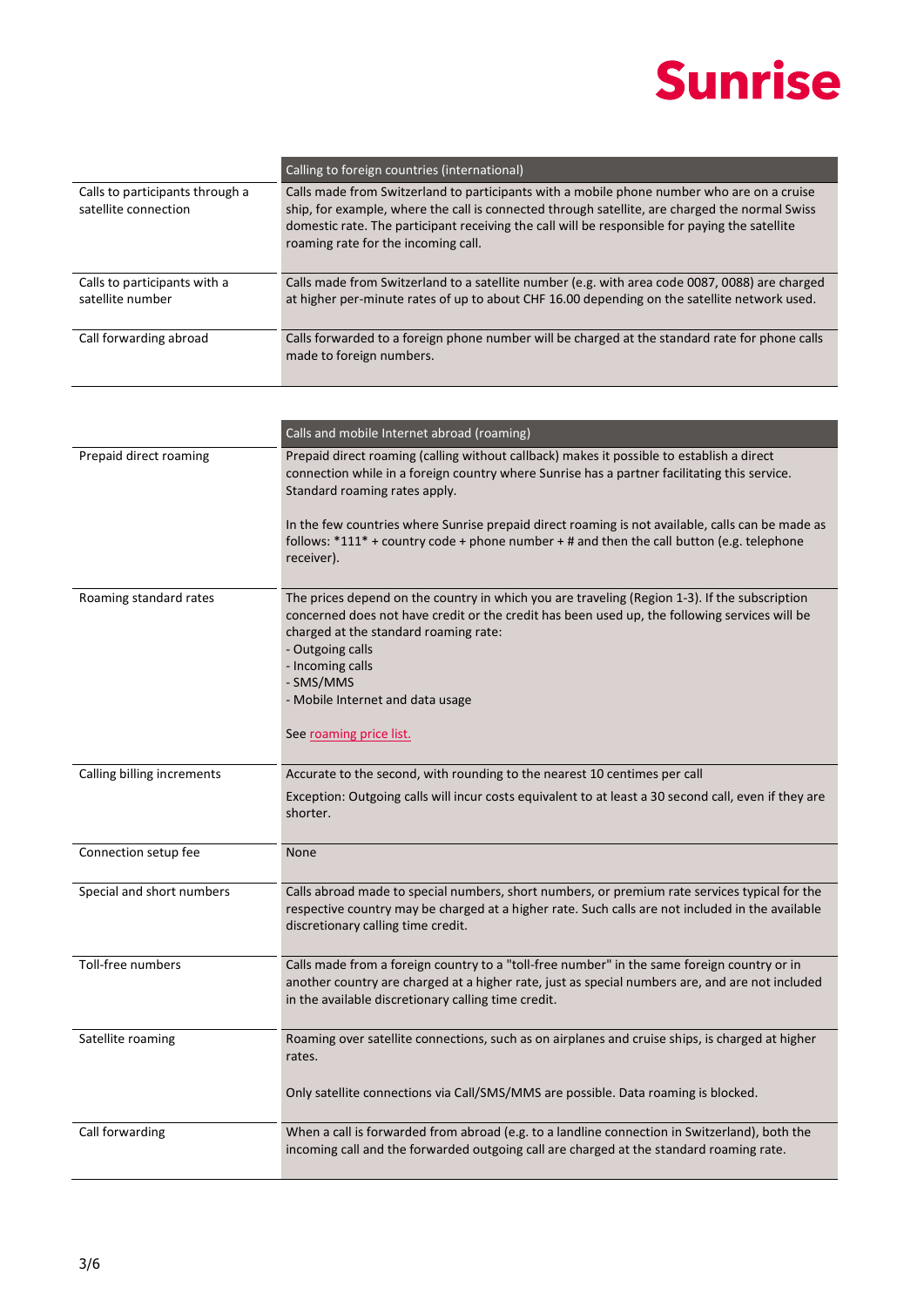

|                                      | Calls and mobile Internet abroad (roaming)                                                                                                                                                                                                                                                                                                                                                                                                                |
|--------------------------------------|-----------------------------------------------------------------------------------------------------------------------------------------------------------------------------------------------------------------------------------------------------------------------------------------------------------------------------------------------------------------------------------------------------------------------------------------------------------|
| Forwarding to the Sunrise<br>mailbox | If a message is received in your mailbox during a stay abroad, the costs of the incoming call to<br>the mobile hardware and the costs for forwarding from the mobile hardware back to the<br>mailbox in Switzerland are charged at the standard roaming rate.<br>For deactivating call forwarding to your mailbox: #145#<br>For activating call forwarding to your mailbox: *145#                                                                         |
| Listening to voice messages          | Calls made to the Sunrise mailbox from abroad in order to listen to voice messages are charged<br>at the standard roaming rate.                                                                                                                                                                                                                                                                                                                           |
| Data billing increments              | Accurate to the kilobyte, with rounding to the nearest 10 centimes per session.                                                                                                                                                                                                                                                                                                                                                                           |
| Cost control for data connections    | Every time you go abroad, you will automatically receive an SMS informing you of the<br>applicable roaming rate.                                                                                                                                                                                                                                                                                                                                          |
| Prepaid direct roaming               | Prepaid direct roaming (calling without callback) makes it possible to establish a direct<br>connection while in a foreign country where Sunrise has a partner facilitating this service.<br>Standard roaming rates apply.                                                                                                                                                                                                                                |
|                                      | In the few countries where Sunrise prepaid direct roaming is not available, calls can be made as<br>follows: $*111* + \text{country code} + \text{phone number} + \text{#}$ and then the call button (e.g. telephone<br>receiver).                                                                                                                                                                                                                        |
|                                      |                                                                                                                                                                                                                                                                                                                                                                                                                                                           |
|                                      | Use                                                                                                                                                                                                                                                                                                                                                                                                                                                       |
| Registration and activation          | You must register in person at a Sunrise shop and have a valid passport or ID card with you. The<br>SIM is not activated until the purchaser is lawfully registered. We reserve the right to decline<br>the sale or registration of several SIM to the same person.                                                                                                                                                                                       |
| Migration                            | Customers with a different prepaid rate can change via SMS with Text "AIRBAG" to 5522 to<br>Sunrise Prepaid Airbag.                                                                                                                                                                                                                                                                                                                                       |
| Where/how to reload                  | In Switzerland:<br>With a credit card, at ATM machines, at Post Offices, at Post ATM machines, through<br>Postfinance accounts, at SBB ATM machines, via Sunrise billing, at any Sunrise Shop and at<br>many retail locations (such as Migros, Coop, Denner, Interdiscount, Fust, gas station shops,<br>newsstands and specialized retailers)<br>Abroad:<br>With your credit card via sunrise.ch/creditcard, with a recharge code or via Sunrise billing. |
| Checking your balance                | Key combination *121#                                                                                                                                                                                                                                                                                                                                                                                                                                     |
|                                      | In certain situations, there might be a time lag between the time the volume is used and the<br>time the charge is applied.                                                                                                                                                                                                                                                                                                                               |
| Time-delayed billing                 | In certain situations, there might be a delay with billing for the connection costs (such as with<br>roaming). This may lead to a negative balance that is usually owed.                                                                                                                                                                                                                                                                                  |
| Cancellation due to non-use          | If a prepaid mobile connection is not used for 12 months, Sunrise reserves the right to suspend<br>the mobile connection with no advance notice. If the customer does not request reactivation of<br>the connection within the next six months, Sunrise reserves the right to cancel the contract and<br>reclaim the phone number so it can be reissued.                                                                                                  |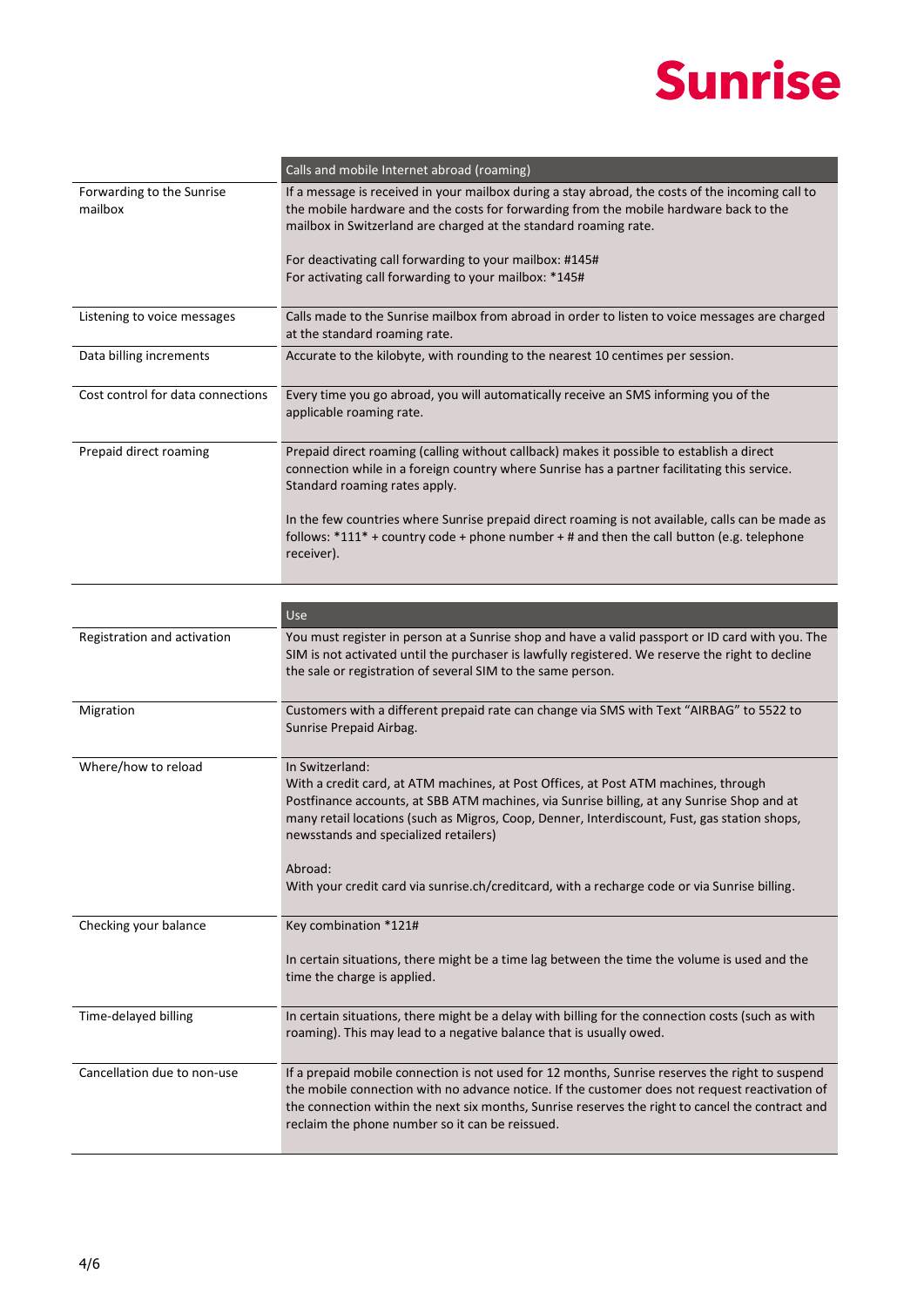|                                                                           | Use                                                                                                                                                                                                                                                                                                                                                                                                                                                                                                                                                                                                                                                                                                                                                                                                                                                                                                                                                  |
|---------------------------------------------------------------------------|------------------------------------------------------------------------------------------------------------------------------------------------------------------------------------------------------------------------------------------------------------------------------------------------------------------------------------------------------------------------------------------------------------------------------------------------------------------------------------------------------------------------------------------------------------------------------------------------------------------------------------------------------------------------------------------------------------------------------------------------------------------------------------------------------------------------------------------------------------------------------------------------------------------------------------------------------|
| Account balance                                                           | The disbursement of prepaid balances is generally not possible. This also applies to balance<br>transfers to another prepaid product.<br>Disbursements due to the deactivation of a connection are the exception.<br>There is no right of disbursement regarding initial balances, refill activities, and bonus balances.<br>The processing fee is CHF 30.00 per phone number, which will be deducted directly from the<br>prepaid balance to be disbursed.<br>Prepaid SIM status<br><b>Active</b><br>Last chargeable use within the last 547 days (18 months)<br>So that the Sunrise prepaid number always remains active, it must be used. Make a call, send an<br>SMS, browse using mobile Internet, or add credit.<br>Deactivation<br>Last chargeable use more than 548 days (18 months) Sunrise has the right to cancel the prepaid<br>contract. The phone number in question is returned to Sunrise without compensation and is<br>reassigned. |
|                                                                           |                                                                                                                                                                                                                                                                                                                                                                                                                                                                                                                                                                                                                                                                                                                                                                                                                                                                                                                                                      |
| Switching a prepaid plan to<br>another provider<br>(phone number porting) | A prepaid number can be ported to another carrier at any time. In this case, the prepaid plan<br>will be canceled automatically. The remaining prepaid balance can continue to be used until the<br>number is ported; after that it expires.                                                                                                                                                                                                                                                                                                                                                                                                                                                                                                                                                                                                                                                                                                         |
| Transferring a SIM to another<br>person is prohibited                     | If a prepaid SIM is transferred to another person, we will continue to notify the responsible<br>authorities, upon their inquiry, of the name and address of the initial purchaser. If a criminal act<br>is committed using a transferred prepaid SIM, the initial purchaser can potentially be<br>prosecuted for complicity, aiding and abetting or obstruction of justice.                                                                                                                                                                                                                                                                                                                                                                                                                                                                                                                                                                         |
|                                                                           |                                                                                                                                                                                                                                                                                                                                                                                                                                                                                                                                                                                                                                                                                                                                                                                                                                                                                                                                                      |
|                                                                           |                                                                                                                                                                                                                                                                                                                                                                                                                                                                                                                                                                                                                                                                                                                                                                                                                                                                                                                                                      |
|                                                                           | Miscellaneous                                                                                                                                                                                                                                                                                                                                                                                                                                                                                                                                                                                                                                                                                                                                                                                                                                                                                                                                        |
| Included volume                                                           | Parts of your included data and calling quota that go unused for a certain billing period will<br>expire and will not be carried forward to subsequent billing periods.                                                                                                                                                                                                                                                                                                                                                                                                                                                                                                                                                                                                                                                                                                                                                                              |
| Service fees                                                              | See service fee price list                                                                                                                                                                                                                                                                                                                                                                                                                                                                                                                                                                                                                                                                                                                                                                                                                                                                                                                           |
| <b>Replacement SIM</b>                                                    | A replacement SIM can be ordered for free in My Sunrise.<br>For us to send you the new SIM, you must top up your prepaid balance with a minimum of CHF<br>20.00 during the next 48 hours, regardless of your current calling time credit.                                                                                                                                                                                                                                                                                                                                                                                                                                                                                                                                                                                                                                                                                                            |
| Sunrise network coverage                                                  | See network coverage map.                                                                                                                                                                                                                                                                                                                                                                                                                                                                                                                                                                                                                                                                                                                                                                                                                                                                                                                            |
| Wi-Fi Calling                                                             | If you get a weak signal inside your home, the Sunrise Wi-Fi calling will improve reception for<br>mobile calling. More info: sunrise.ch/wificalling                                                                                                                                                                                                                                                                                                                                                                                                                                                                                                                                                                                                                                                                                                                                                                                                 |
| Available options                                                         | Surf with full cost control.<br>Travel data<br>Prepaid budget options<br>calls, SMS, included data<br><b>SURF options</b><br>data package with 4G high speed<br>flat rate for calls, SMS and data<br><b>FLAT options</b><br>discounted calls to other countries<br>International option                                                                                                                                                                                                                                                                                                                                                                                                                                                                                                                                                                                                                                                              |
| Set-up/Personalization                                                    | At sunrise.ch/help you can find useful information and other options for your product, like how<br>to set up your product, call forwarding,<br>number suppression, and tips for the security of your product.                                                                                                                                                                                                                                                                                                                                                                                                                                                                                                                                                                                                                                                                                                                                        |